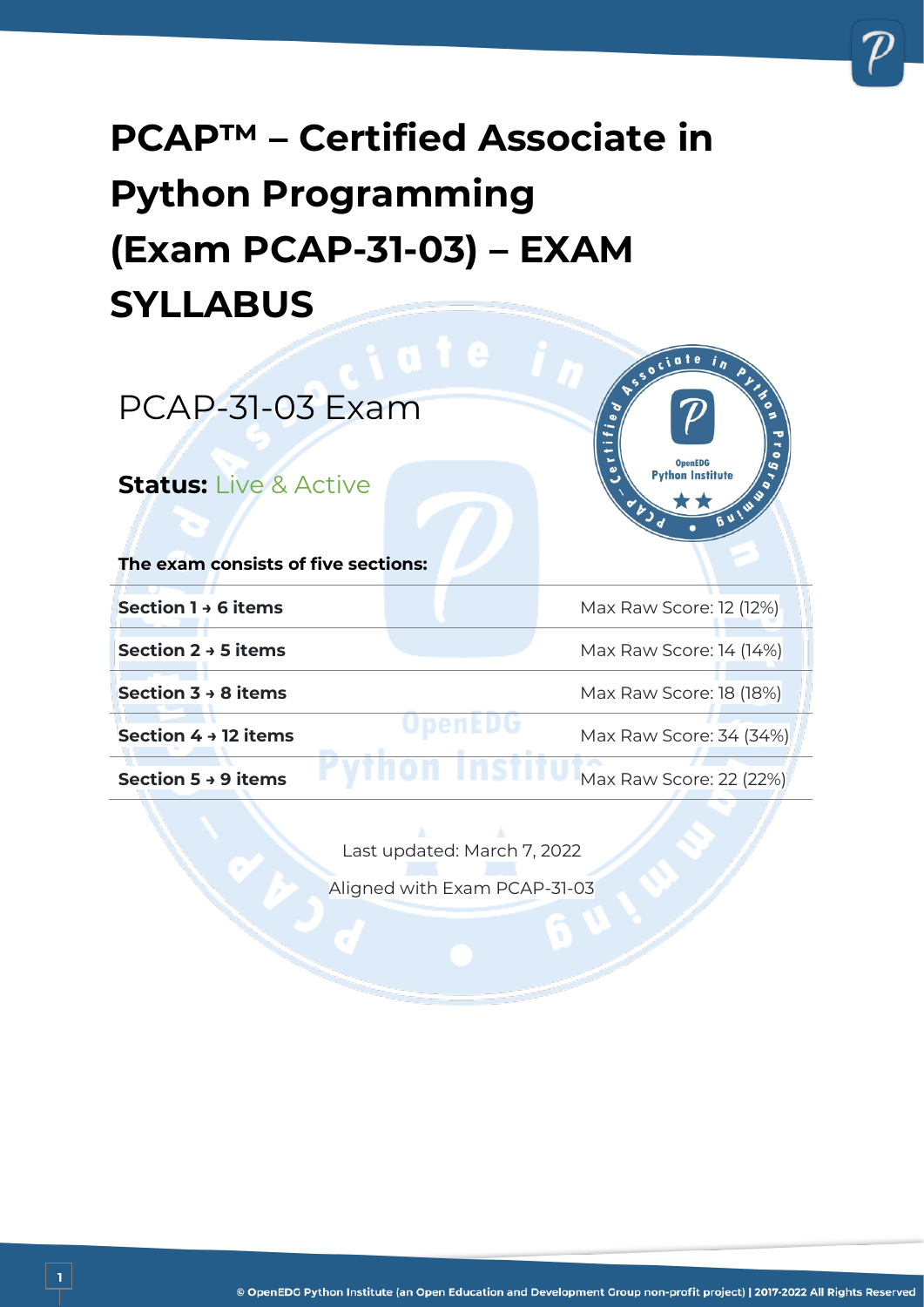## **Section 1:** Modules and Packages (12%)

Objectives covered by the block (6 exam items)

#### **PCAP-31-03 1.1 – Import and use modules and packages**

- import variants: import, from import, import as, import \*
- advanced qualifying for nested modules
- the *dir()* function
- the *sys.path* variable

#### **PCAP-31-03 1.2 – Perform evaluations using the** *math* **module**

• functions: ceil(), floor(), trunc(), factorial(), hypot(), sqrt()

#### **PCAP-31-03 1.3 – Generate random values using the** *random* **module**

• functions: random(), seed(), choice(), sample()

#### **PCAP-31-03 1.4 – Discover host platform properties using the** *platform* **module**

• functions: platform(), machine(), processor(), system(), version(), python\_implementation(), python\_version\_tuple()

#### **PCAP-31-03 1.5 – Create and use user-defined modules and packages**

- bakan Instituta • idea and rationale;
- the *\_\_pycache\_\_* directory
- the *\_\_name\_\_* variable
- public and private variables
- the *\_\_init\_\_.py* file
- searching for/through modules/packages
- nested packages vs. directory trees

## **Section 2:** Exceptions (14%)

Objectives covered by the block (5 exam items)

#### **PCAP-31-03 2.1 – Handle errors using Python-defined exceptions**

- except, except:-except, except:-else:, except (e1, e2)
- the hierarchy of exceptions

**2**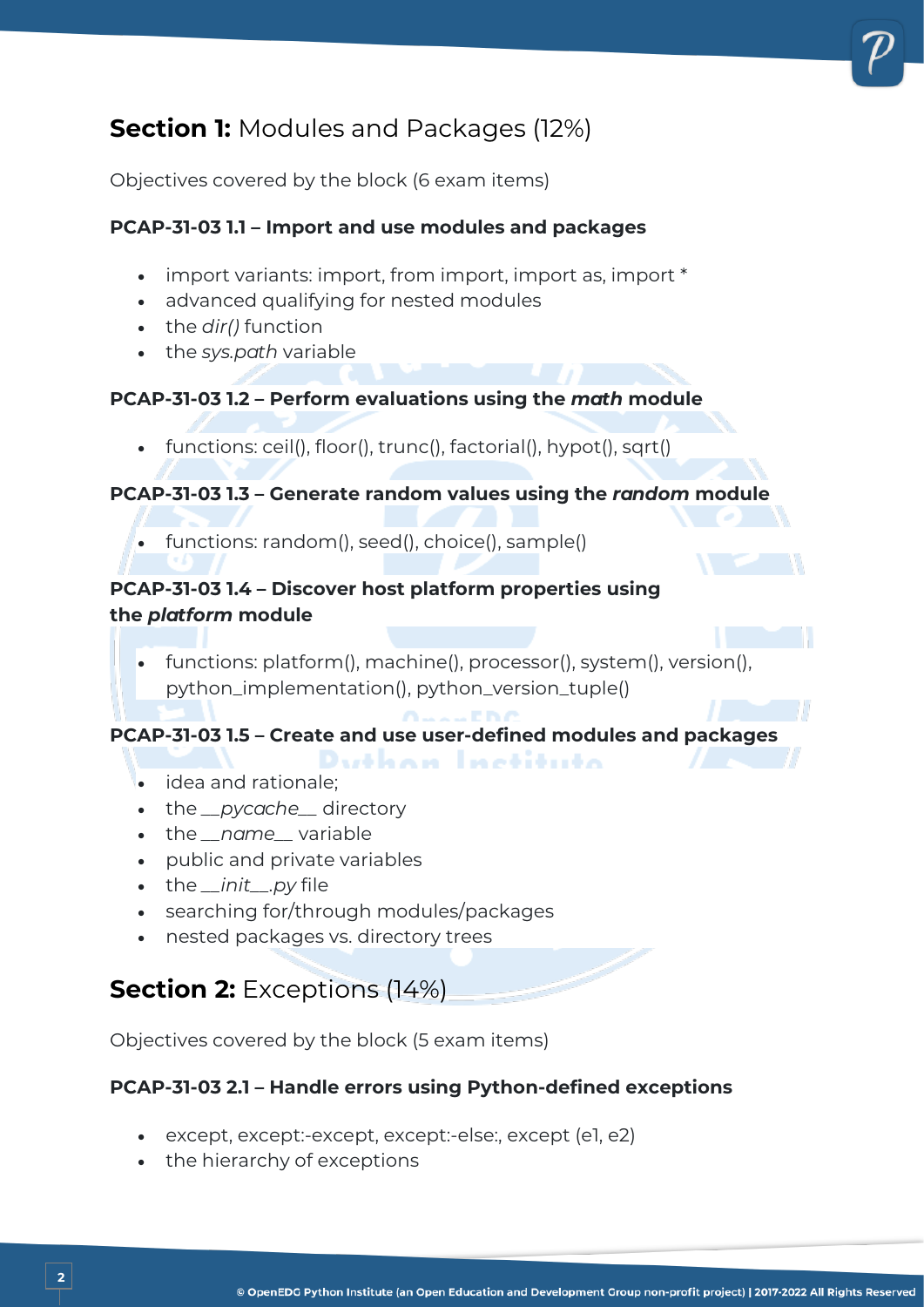

- raise, raise ex
- assert
- event classes
- except E as e
- the *arg* property

#### **PCAP-31-02 2.2 – Extend the Python exceptions hierarchy with selfdefined exceptions**

- self-defined exceptions
- defining and using self-defined exceptions

## **Section 3:** Strings (18%)

Objectives covered by the block (8 exam items)

#### **PCAP-31-03 3.1 – Understand machine representation of characters**

• encoding standards: ASCII, UNICODE, UTF-8, code points, escape sequences

#### **PCAP-31-03 3.2 – Operate on strings**



- functions: *ord()*, *chr()*
- indexing, slicing, immutability
- iterating through strings, concatenating, multiplying, comparing (against strings and numbers)
- operators: *in*, *not in*

**3**

#### **PCAP-31-03 3.3 – Employ built-in string methods**

• methods: *.isxxx()*, *.join()*, *.split()*, *.sort()*, *sorted()*, *.index()*, *.find()*, *.rfind()*

## **Section 4:** Object-Oriented Programming (34%)

Objectives covered by the block (12 exam items)

#### **PCAP-31-03 4.1 – Understand the Object-Oriented approach**

• ideas and notions: class, object, property, method, encapsulation, inheritance, superclass, subclass, identifying class components

#### **PCEP-31-03 4.2 – Employ class and object properties**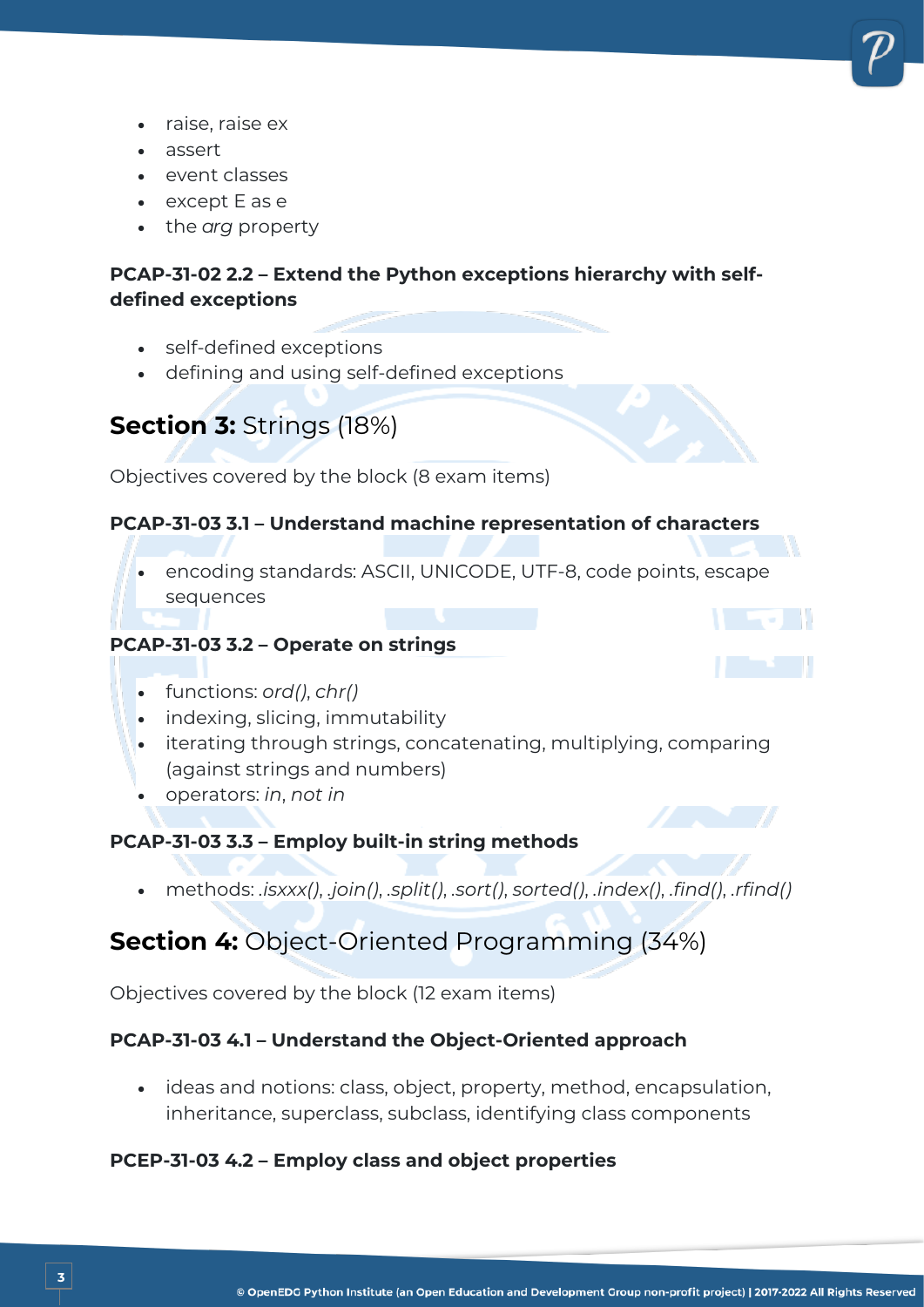- instance vs. class variables: declarations and initializations
- the *\_\_dict\_\_* property (objects vs. classes)
- private components (instances vs. classes)
- name mangling

#### **PCAP-31-03 4.3 – Equip a class with methods**

- declaring and using methods
- the *self* parameter

#### **PCAP-31-03 4.4 – Discover the class structure**

- introspection and the *hasattr()* function (objects vs classes)
- properties: *\_\_name\_\_*, *\_\_module\_\_* , *\_\_bases\_\_*

#### **PCAP-31-03 4.5 – Build a class hierarchy using inheritance**

- single and multiple inheritance
- the *isinstance()* function
- overriding
- operators:
- not is
	- , *is*
- polymorphism
- overriding the *\_\_str\_\_()* method
- diamonds

#### **PCAP-31-03 4.6 – Construct and initialize objects**

• declaring and invoking constructors

## **Section 5:** Miscellaneous (22%)

#### *Scope: List Comprehensions, Lambdas, Closures, and I/O Operations*

**COPINA** 

Objectives covered by the block (9 exam items)

#### **PCAP-31-03 5.1 – Build complex lists using list comprehension**

• list comprehensions: the *if* operator, nested comprehensions

#### **PCAP-31-03 5.2 – Embed lambda functions into the code**